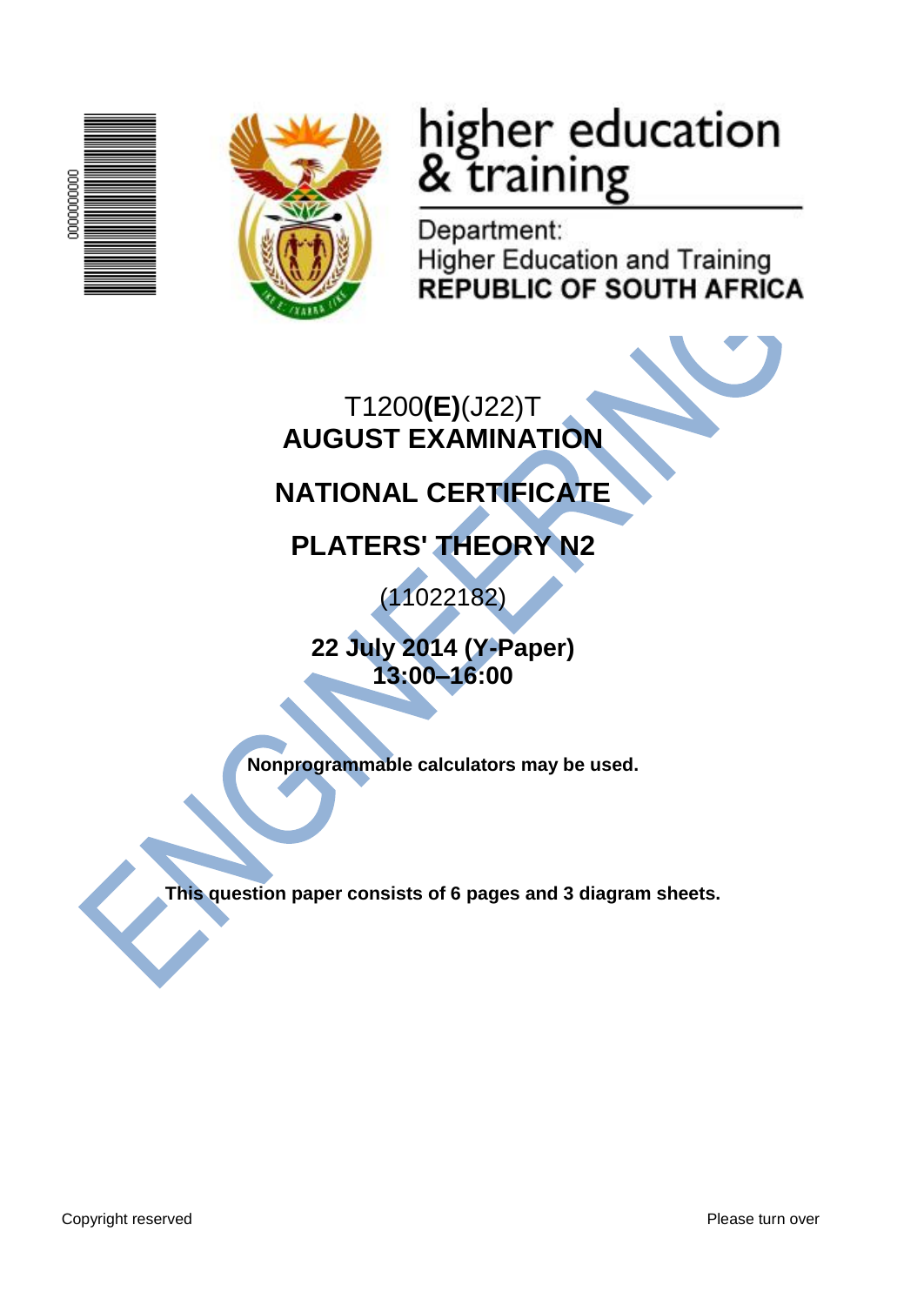### **DEPARTMENT OF HIGHER EDUCATION AND TRAINING REPUBLIC OF SOUTH AFRICA**

#### NATIONAL CERTIFICATE PLATERS' THEORY N2 TIME: 3 HOURS MARKS: 100

#### **INSTRUCTIONS AND INFORMATION**

- 1. Answer ALL the questions.
- 2. Read ALL the questions carefully.
- 3. Number the answers according to the numbering system used in this question paper.
- 4. Full marks  $= 100\%$ .
- 5. Freehand drawings MUST be done neatly, in PENCIL, and be reasonably large.
- 6. Write neatly and legibly.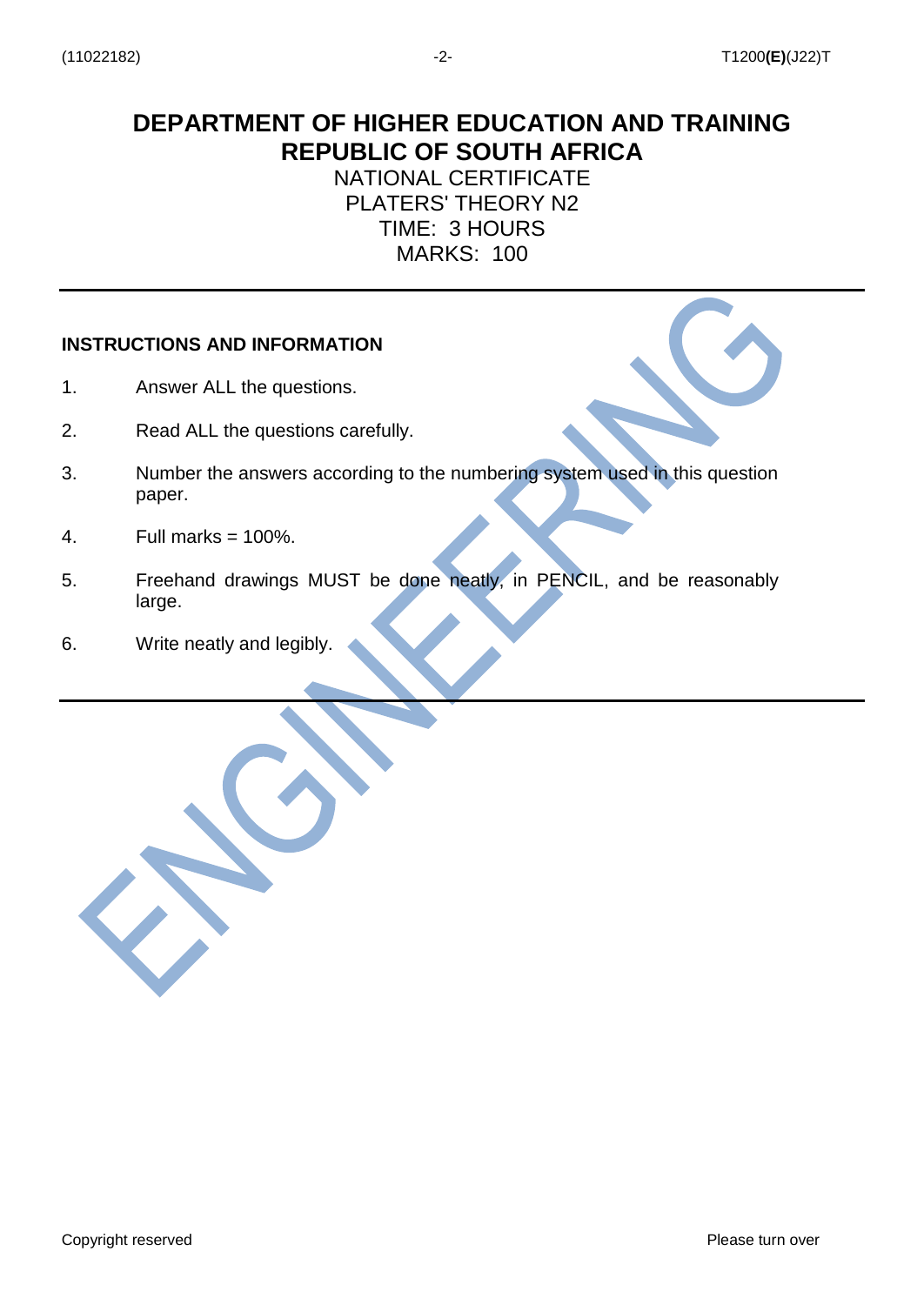#### **QUESTION 1: MACHINES**

| 1.1 | rolls.                                                                         | State THREE safety precautions to be taken when working with the bending                                                                                                                                | (3)           |
|-----|--------------------------------------------------------------------------------|---------------------------------------------------------------------------------------------------------------------------------------------------------------------------------------------------------|---------------|
| 1.2 |                                                                                | Explain the working principle of the plate bending rolls.                                                                                                                                               | (3)           |
| 1.3 | FIGURE 1, DIAGRAM SHEET 1 shows a drawing of a box and pan-folding<br>machine. |                                                                                                                                                                                                         |               |
|     |                                                                                | List the names of the labelled parts A, B, C, and D in your ANSWER BOOK.                                                                                                                                | (4)<br>$[10]$ |
|     |                                                                                | <b>QUESTION 2: ROLLING AND BENDING</b>                                                                                                                                                                  |               |
| 2.1 |                                                                                | Explain how the vertical rolls bend a plate. Make use of freehand drawings to<br>give detail to the explanation.                                                                                        | (4)           |
| 2.2 |                                                                                | FIGURE 2, DIAGRAM SHEET 1 shows the top view of an angle-iron frame.                                                                                                                                    |               |
|     | 2.2.1                                                                          | Calculate the length of the angle-iron required to manufacture the<br>frame.                                                                                                                            | (4)           |
| 2.3 |                                                                                | FIGURE 3, DIAGRAM SHEET 2, shows a sketch of a bent steel profile.                                                                                                                                      |               |
|     | 2.3.1                                                                          | Illustrate with the aid of a sketch the position and direction of the<br>heating triangles which can be used to straighten the steel profile.                                                           | (2)<br>$[10]$ |
|     |                                                                                | <b>QUESTION 3: JOINING OF STEEL SECTIONS</b>                                                                                                                                                            |               |
| 3.1 |                                                                                | Explain the purpose of 'an assembly jig.'                                                                                                                                                               | (3)           |
| 3.2 |                                                                                | Illustrate by means of a freehand drawing the preparation of the ends of TWO<br>equal angle-iron bars that have to be welded to one another at 90°.                                                     | (2)           |
| 3.3 |                                                                                | In most workshops, devices of a simple nature are often made from scrap<br>metal. FIGURE 4, DIAGRAM SHEET 2, shows a vertical plate that must be<br>pulled down onto the horizontal plate to be welded. |               |
|     | 3.3.1                                                                          | With the aid of a freehand drawing explain how the device for<br>pulling down the vertical plate onto the horizontal plate can be<br>performed.                                                         | (5)<br>$[10]$ |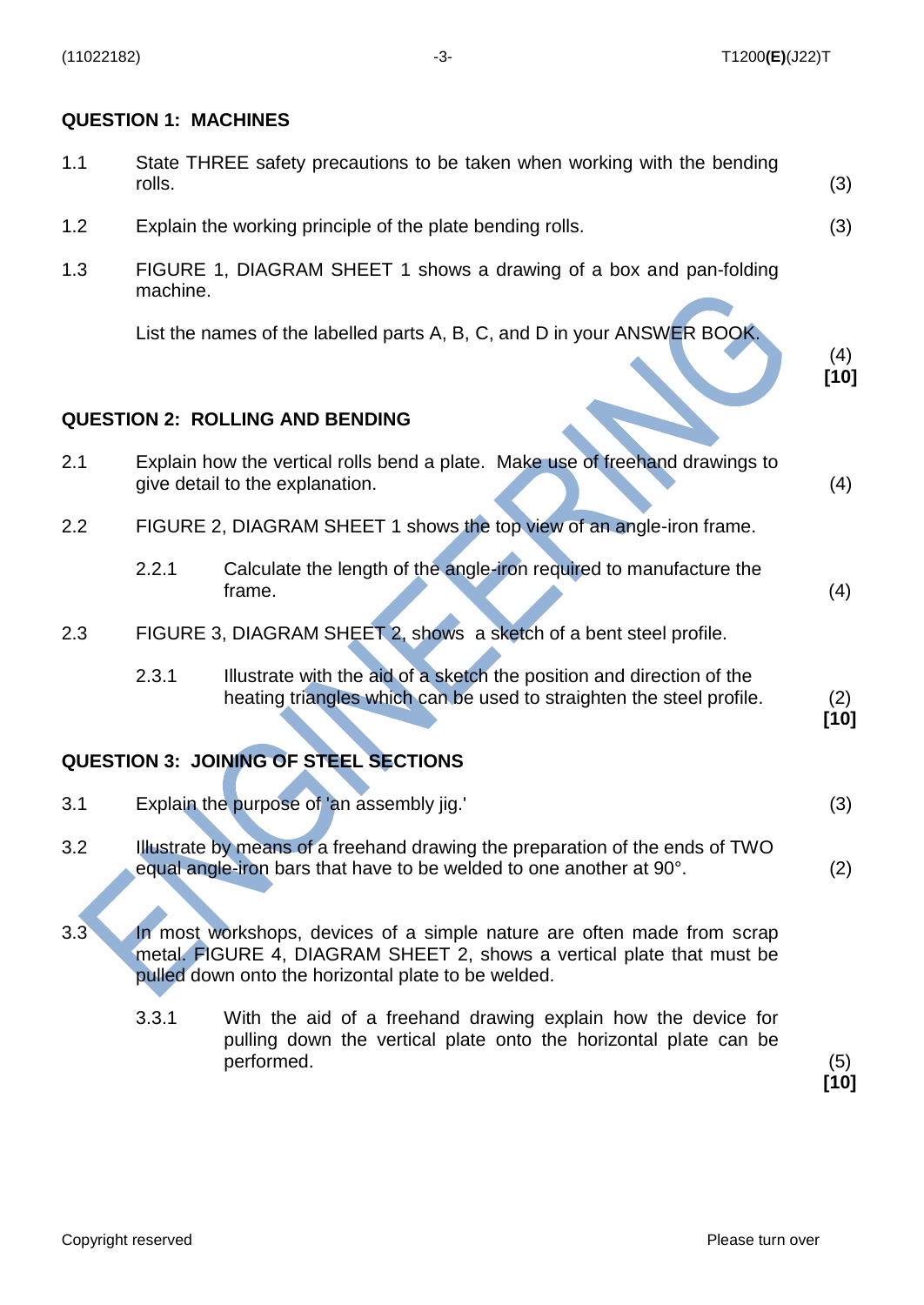#### **QUESTION 4: GENERAL PIPEWORK**

| 4.1 | FIGURE 5, DIAGRAM SHEET 2, shown a drawing of a pipe contour marker.                                                        |            |  |  |
|-----|-----------------------------------------------------------------------------------------------------------------------------|------------|--|--|
|     | List the names of the labelled parts (A to F) in your ANSWER BOOK.                                                          | (6)        |  |  |
| 4.2 | When referring to pipe flanges, describe with the aid of a freehand drawing,<br>what is meant by the term, "Two holes top"? |            |  |  |
|     | <b>QUESTION 5: STEEL STRUCTURES</b>                                                                                         |            |  |  |
| 5.1 | A roof truss has a span of 16 m of which the rafter is 8 944 m.<br>Calculate the following with respect to the truss:       |            |  |  |
|     | 5.1.1<br>.Rise.                                                                                                             | (2)        |  |  |
|     | 5.1.2<br>Pitch                                                                                                              | (2)        |  |  |
| 5.2 | FIGURE 6 DIAGRAM SHEET 3, shows a part of a roof truss.                                                                     |            |  |  |
|     | Write the names of the labelled parts in the drawing, next to the letters (A-B)<br>in the ANSWER BOOK.                      | (2)<br>[6] |  |  |
|     | <b>QUESTION 6: TEMPLATES</b>                                                                                                |            |  |  |
|     | Make neat freehand drawings of the following types of templates:                                                            |            |  |  |
| 6.1 | Flange template                                                                                                             |            |  |  |
| 6.2 | Web template                                                                                                                |            |  |  |
| 6.3 | <b>Box template</b><br>$(3 \times 2)$                                                                                       | [6]        |  |  |
|     | <b>QUESTION 7: METALS</b>                                                                                                   |            |  |  |
| 7.1 | Explain the meaning of the term non-ferrous metal.                                                                          | (1)        |  |  |
| 7.2 | Choose the correct word from the list below. Write only the word next to the<br>question number in your ANSWERE BOOK.       |            |  |  |
|     | The process used to reduce the brittleness of a hardened chisel point, is<br>known as:-                                     |            |  |  |
|     | annealing; tempering; normalising                                                                                           | (1)        |  |  |
|     |                                                                                                                             |            |  |  |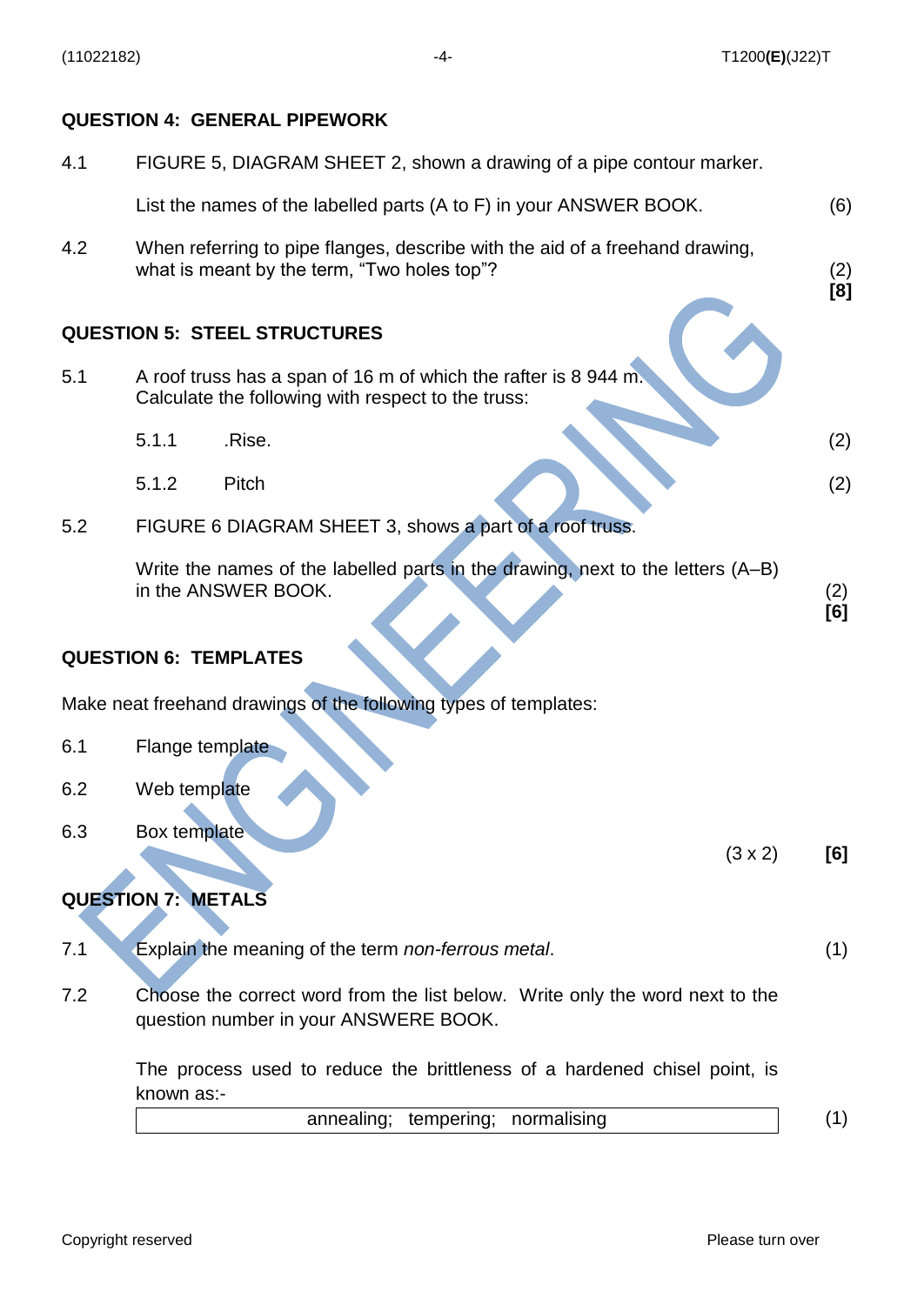7.3 Different properties of steel are obtained by alloying a metal with certain elements.

> Write the correct name of the alloying element that will give the desired properties next to the question numbers (7.3.1–7.3.3), one below the other, in the ANSWER BOOK.

|     | 7.3.1  | Improves hardness, wear resistance, corrosion resistance and<br>magnetic properties.                                        | (2)           |
|-----|--------|-----------------------------------------------------------------------------------------------------------------------------|---------------|
|     | 7.3.2  | Improves hardness, wear resistance, corrosion resistance and<br>magnetic properties.                                        | (2)           |
|     | 7.3.3  | Refines and gives grain structure, high-bending resistance, wear<br>and fatigue resistance.                                 | (2)<br>[8]    |
|     |        | <b>QUESTION 8: GAS WELDING, CUTTING AND PLASMA CUTTING</b>                                                                  |               |
| 8.1 | joint. | Name FOUR factors that influence the quality of an oxy-acetylene gas weld                                                   | (4)           |
| 8.2 |        | State the use of flame-cleaning nozzles.                                                                                    | (3)           |
| 8.3 |        | Explain the effect on the quality of a gas cut surface if the nozzle is too high<br>from the surface which is being cut.    | (2)           |
| 8.4 |        | State the function of flame-cutting nozzles.                                                                                | (3)<br>$[12]$ |
|     |        | <b>QUESTION 9: ARC WELDING</b>                                                                                              |               |
| 9.1 |        | Name TWO causes of each of the following welding defects:                                                                   |               |
|     | 9.1.1  | <b>Undercutting</b>                                                                                                         | (2)           |
|     | 9.1.2  | Poor penetration                                                                                                            | (2)           |
| 9.2 |        | Draw the international welding symbols as used by the SABS code of practice<br>for welding of the following welding joints. |               |
|     | 9.2.1  | Single V-butt joint                                                                                                         | (2)           |
|     | 9.2.2  | Single bevel butt joint                                                                                                     | (2)           |
|     | 9.2.3  | Single U-butt joint                                                                                                         | (2)           |
|     |        |                                                                                                                             |               |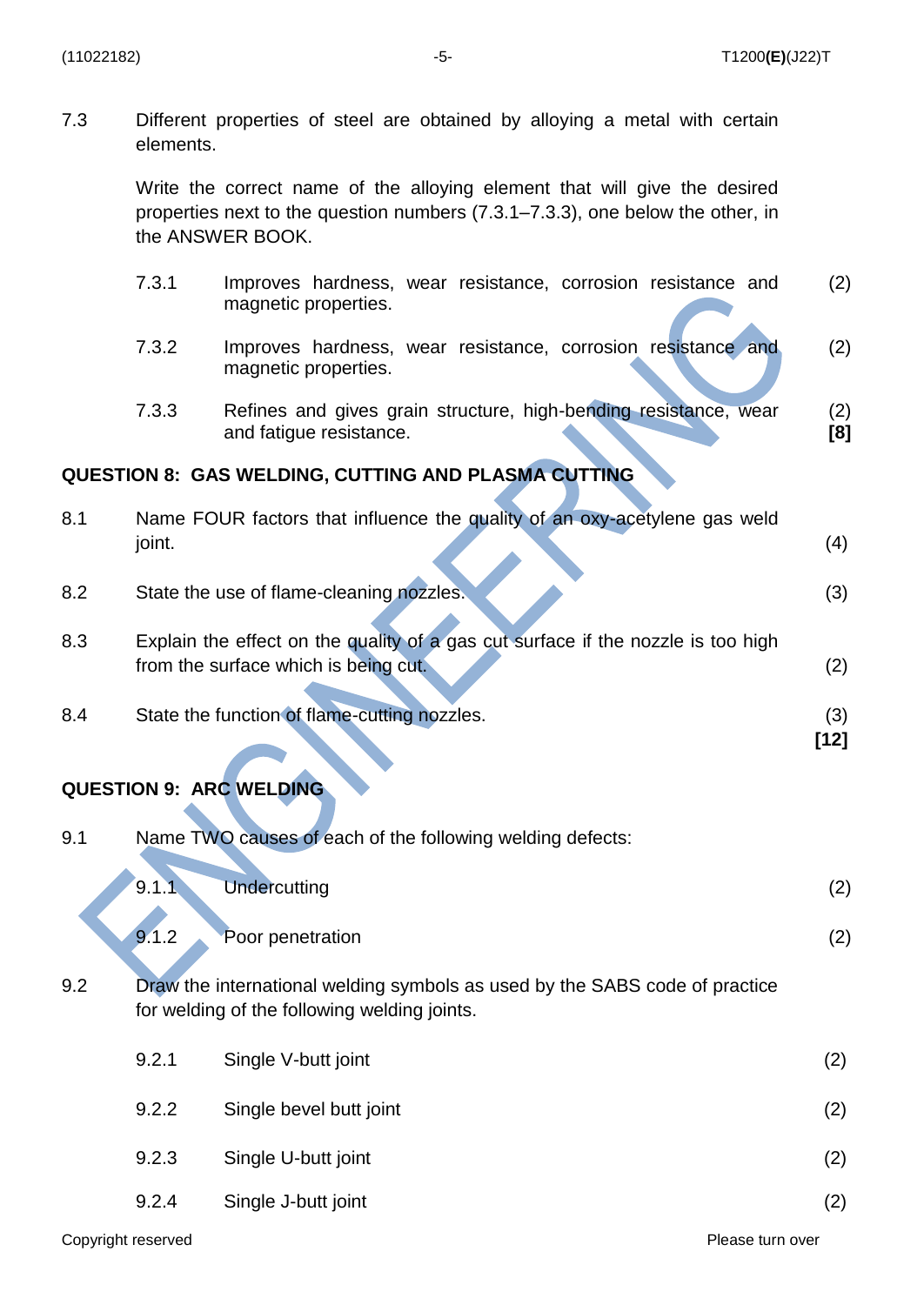| 9.2.6 | Square-butt joint   | (1)<br>$[15]$ |
|-------|---------------------|---------------|
| 9.2.5 | Single V-butt joint | (2)           |

#### **QUESTION 10: CALCULATIONS AND PLANNING**

10.1 Determine the mass of the 5 mm plate required to form a cone with the following measurements:

> Base diameter  $(D) = 600$  mm Top diameter  $(d) = 300$  mm Slant length  $(S) = 500$  mm

Given: 1 mm plate: =  $7,85$  kg/m<sup>2</sup> Area of plate:  $= 0.5 \times \pi \times S \times (D + d)$  (5)

10.2 FIGURE 7, DIAGRAM SHEET 3, shown a roof truss which is mounted on vertical pillars.

Copy the material list below in you ANSWER BOOK and then complete the table by determining the total mass of the roof truss.

| <b>MARK</b>   | <b>QUANTITY</b> | <b>MATERIAL</b> | <b>LENGTH</b> | Kg/m  | <b>MASS</b> |
|---------------|-----------------|-----------------|---------------|-------|-------------|
| Α             |                 | 70 X 70 X 6L    | 1,372m        | 6,38  |             |
| B             |                 | 70 X 70 X 6L    | 3,0m          | 6,38  |             |
| C             |                 | 50 X 50 X 6L    | 0,83m         | 4,47  |             |
|               |                 | 60 X 60 X 6L    | 0,1m          | 5,42  |             |
| E.            |                 | 50 X 100L       | 0,13m         | 11,00 |             |
| <b>TOTAL:</b> |                 |                 |               |       |             |

(10) **[15]**

**TOTAL: 100**

Copyright reserved Please turn over the companion of the companion of the companion over the companion over the companion of the companion of the companion of the companion of the companion of the companion of the companio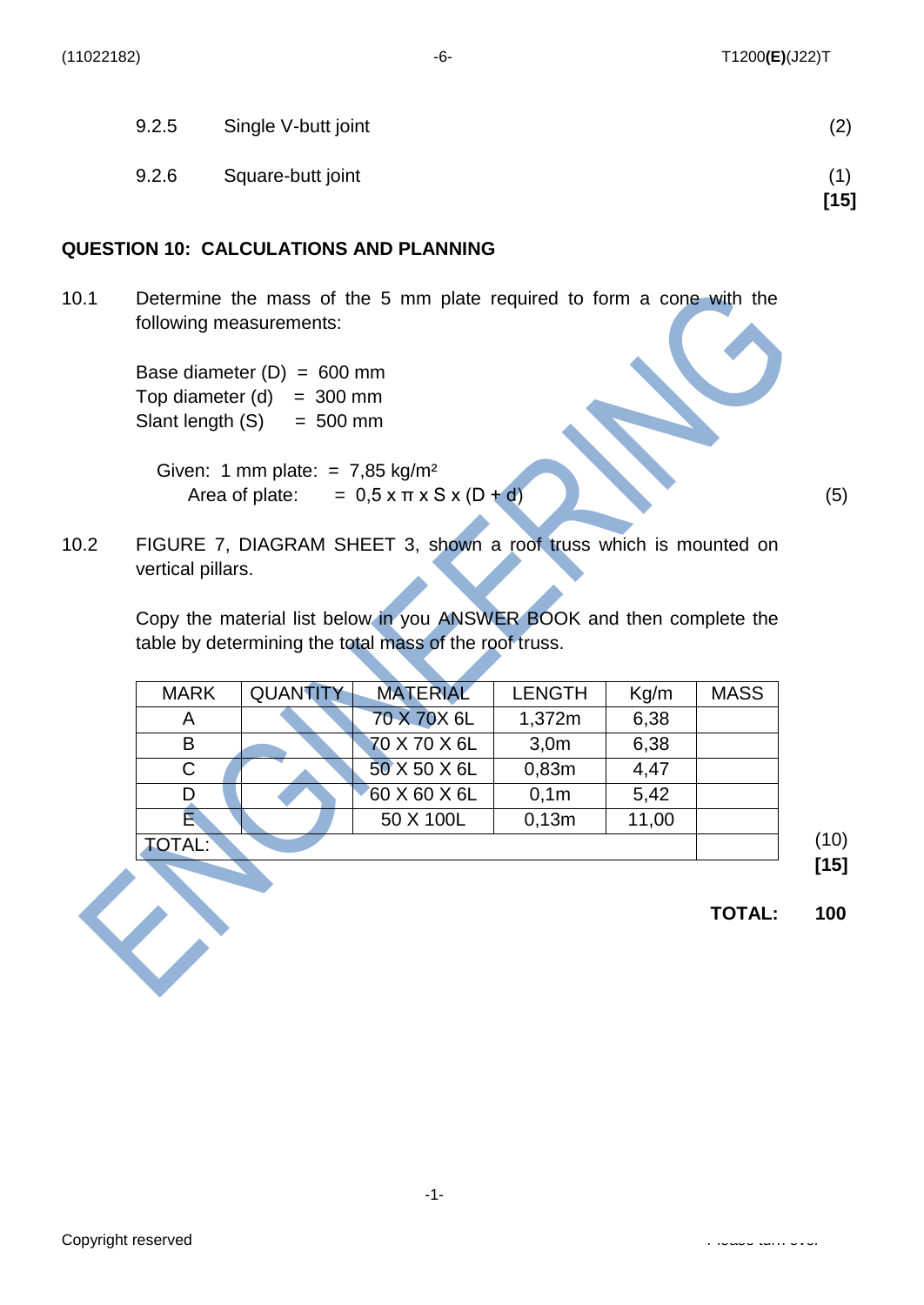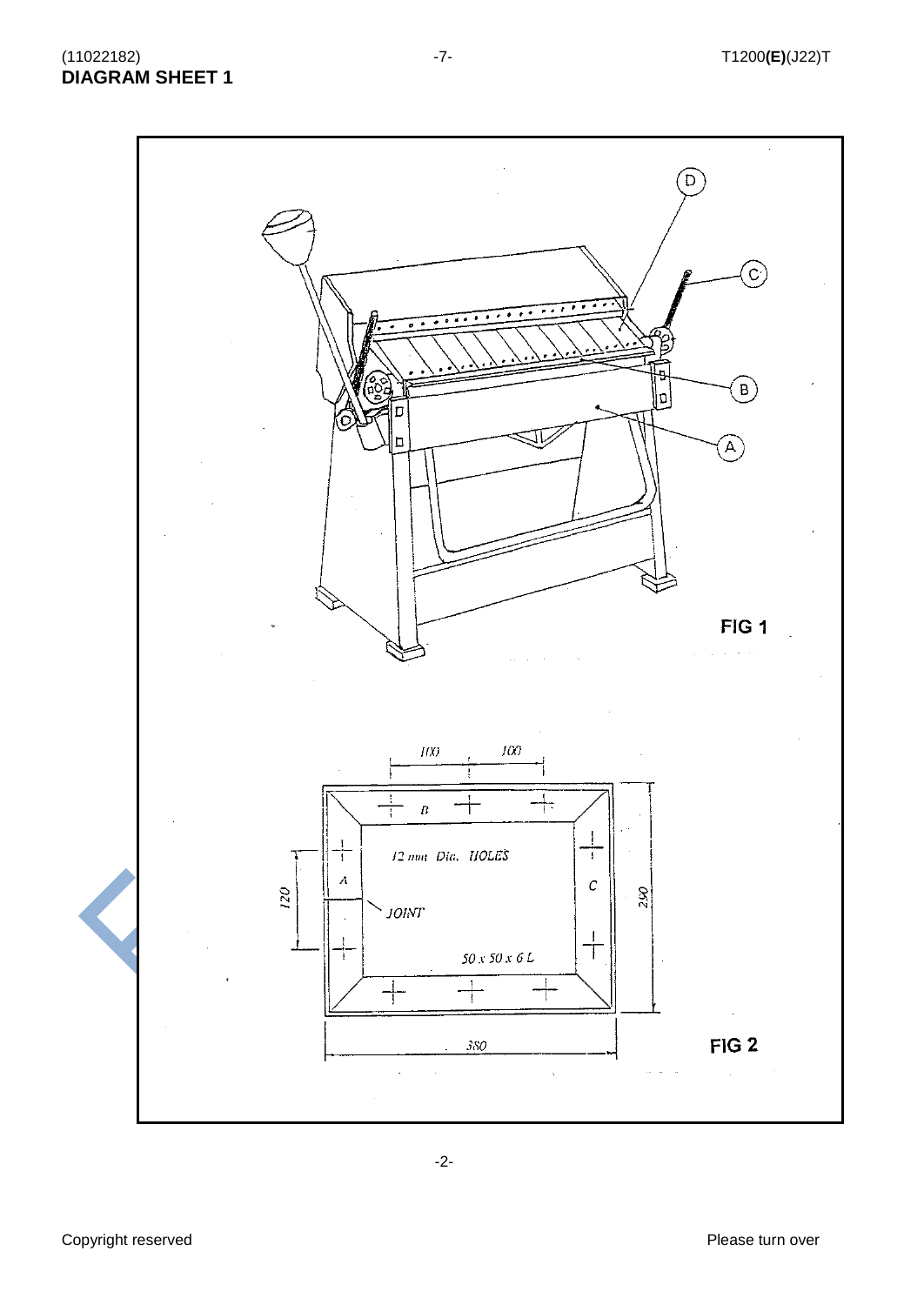